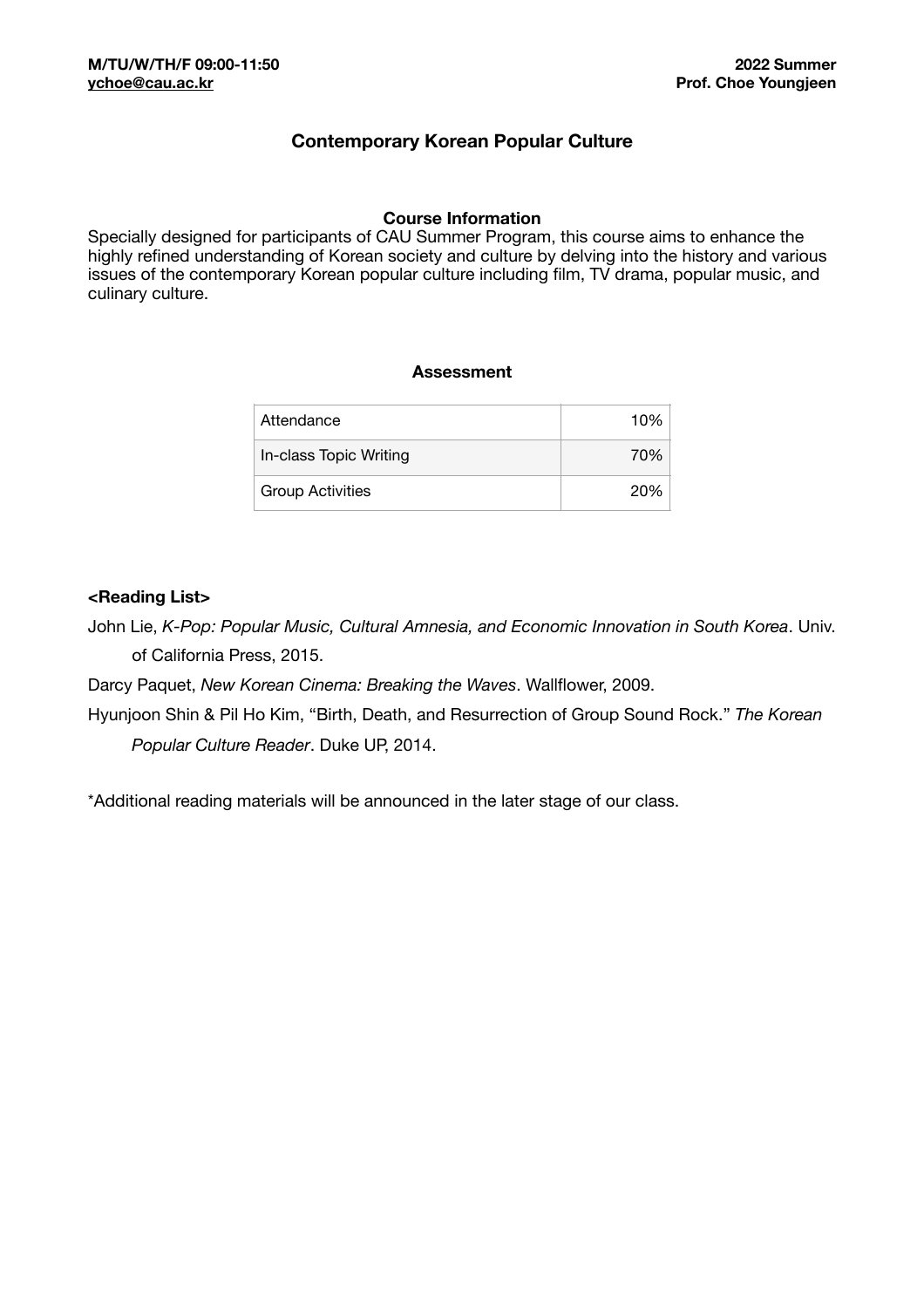# **Weekly Schedule**

| <b>Session</b> | <b>Date</b> | <b>Topic</b>                                                                                  | <b>Activity</b>         |
|----------------|-------------|-----------------------------------------------------------------------------------------------|-------------------------|
| 1              | 6/30        | General Introduction                                                                          |                         |
| $\overline{c}$ | 7/01        | Korean Cinema 1: Silent Era                                                                   | <b>Topic Writing 1</b>  |
| 3              | 7/04        | Korean Cinema 2: Postwar era, 1960s & 70s                                                     | Topic Writing 2         |
| $\overline{4}$ | 7/05        | Korean Cinema 3: Auteurist Tendency in the 1970s<br>Film screening: The March of Fools (1975) | <b>Topic Writing 3</b>  |
| 5              | 7/06        | Korean Cinema 4: Korean New Wave<br>Film Screening: Christmas in August (1998)                | Topic Writing 4         |
| 6              | 7/07        | Korean Cinema 5: Globalization<br>Film Screening: Late Autumn (2010)                          | <b>Topic Writing 5</b>  |
| $\overline{7}$ | 7/08        | Korean Cinema 6: Modern Korean History<br>Film Screening: Ode to My Father (2014)             | Topic Writing 6         |
| 8              | 7/11        | Korean TV Drama: A Brief History<br>Screening: 2 Episodes of The Goblin / <도깨비> (2016-17)     | <b>Topic Writing 7</b>  |
| 9              | 7/12        | Korean Popular Music: A General Overview                                                      | Topic Writing 8         |
| 10             | 7/13        | K-Pop Music in the 60s & 70s                                                                  | <b>Topic Writing 9</b>  |
| 11             | 7/14        | K-Pop Music in the 90s: Taeji Boys                                                            | Topic Writing 10        |
| 12             | 7/15        | The Birth of Contemporary K-Pop Culture                                                       | <b>Topic Writing 11</b> |
| 13             | 7/18        | Global Aspects of K-Pop                                                                       | Topic Writing 12        |
| 14             | 7/19        | Korean Culinary Culture                                                                       | Topic Writing 13        |